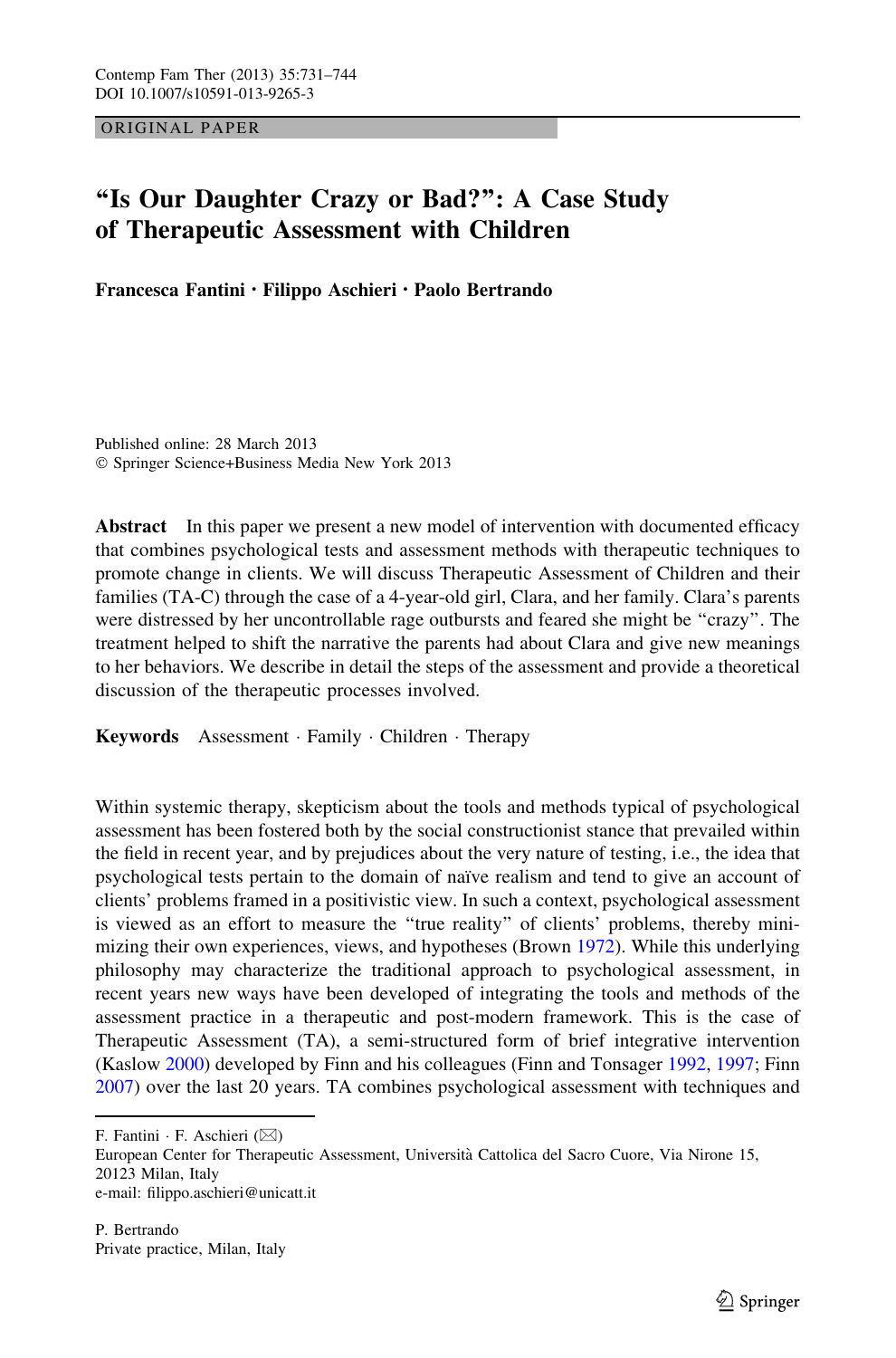principles of interpersonal and systemic psychotherapy. TA has proved to be effective with different types of clients such as adult outpatients (Finn and Tonsager [1992;](#page-11-0) Newman and Greenway [1997\)](#page-12-0), couples (Durham-Fowler [2010\)](#page-11-0), families with children (Tharinger et al. [2009;](#page-13-0) Smith et al. [2010](#page-12-0)), and adolescents (Ougrin et al. [2008](#page-12-0)). Research has focused on the effectiveness of TA with different types of problems, i.e., self-harm (Ougrin et al. [2008\)](#page-12-0); internalizing symptoms, (Aschieri and Smith [2012](#page-11-0)); externalizing symptoms (Smith et al. [2010\)](#page-12-0); disorganized attachment (Smith and George [2012](#page-12-0)); and developmental trauma (Tarocchi et al. in press).

#### Therapeutic Assessment with Children and Their Families

TA with children and their families (TA-C) involves a suggested series of steps described in various publications (Aschieri et al. [2013](#page-11-0); Smith et al. [2009;](#page-12-0) Tharinger et al. [2008a](#page-12-0); Finn [2007\)](#page-11-0). In summary, after the initial phone contacts, the assessor meets the parents to coconstruct assessment questions that capture their main puzzles and worries about their child or their relationship with their child (Step 1). By focusing on the parents' questions, the assessor aims to involve parents as active participants from the beginning of the process. Assessment questions are used to build an alliance around parents' motivations and goals, and to foster their curiosity about their child. Also, the clear formulation of the assessment goals as focused on their puzzles and worries has the effect to lower the parents' anxiety about the assessment. The assessor also works to gather background information about the family and uses assessment questions as guides to chose which themes the parents are open to discuss and don't find threatening. In fact, besides the explicit goal of collecting parents' questions, the assessor also works to build a secure relationship with them, based on experiences of emotional attunement, collaborative communication and the repair of possible disruptions (Finn [2012](#page-11-0)). The creation of a such a relationship is considered essential for a therapeutic change to occur. The child being assessed may have his/her own questions too, and these are collected in the second session, usually scheduled with the whole family. Afterwards, the assessor begins the testing phase with the child to collect useful information relevant to the assessment questions. The parents are usually asked to observe test administration or the unstructured activities (i.e. drawings) that are part of this phase from behind a one-way mirror, over a video link, or from the corner of the testing room (Step 2). Later, the assessor and parents discuss their observations and their relevance to the parents' assessment questions (Tharinger et al. [2008b](#page-13-0)). Different from other systemic collaborative interventions (see, for example, Teixeira et al. [2011](#page-12-0)), in TA-C the parents are involved directly as co-assessors, observing and interpreting their children's behaviors during the testing. Next the assessor schedules one or more family sessions, the so called intervention sessions; these represent occasions to work even more on the systemic aspects of the child's problem and to work with the family members on possible new ways of interacting (Tharinger et al. [2008a\)](#page-12-0) (Step 3). Finally, the assessor meets the parents for a summary/discussion (i.e., feedback) session, where the main results of the assessment are summarized and discussed (Finn [2007;](#page-11-0) Tharinger et al. [2008b\)](#page-13-0) (Step 4). The assessor also gives feedback to the child about the assessment results in the form of an individualized fable (Tharinger et al. [2008c\)](#page-13-0) (Step 5).

TA-C can be done by one clinician or by two, depending on the presence of a colleague trained in the approach and on the financial aspects of the assessment. Clearly, one of the main advantages of working with a co-therapist is that during the testing phase, while one clinician works with the child, the other can stay behind the one-way mirror with the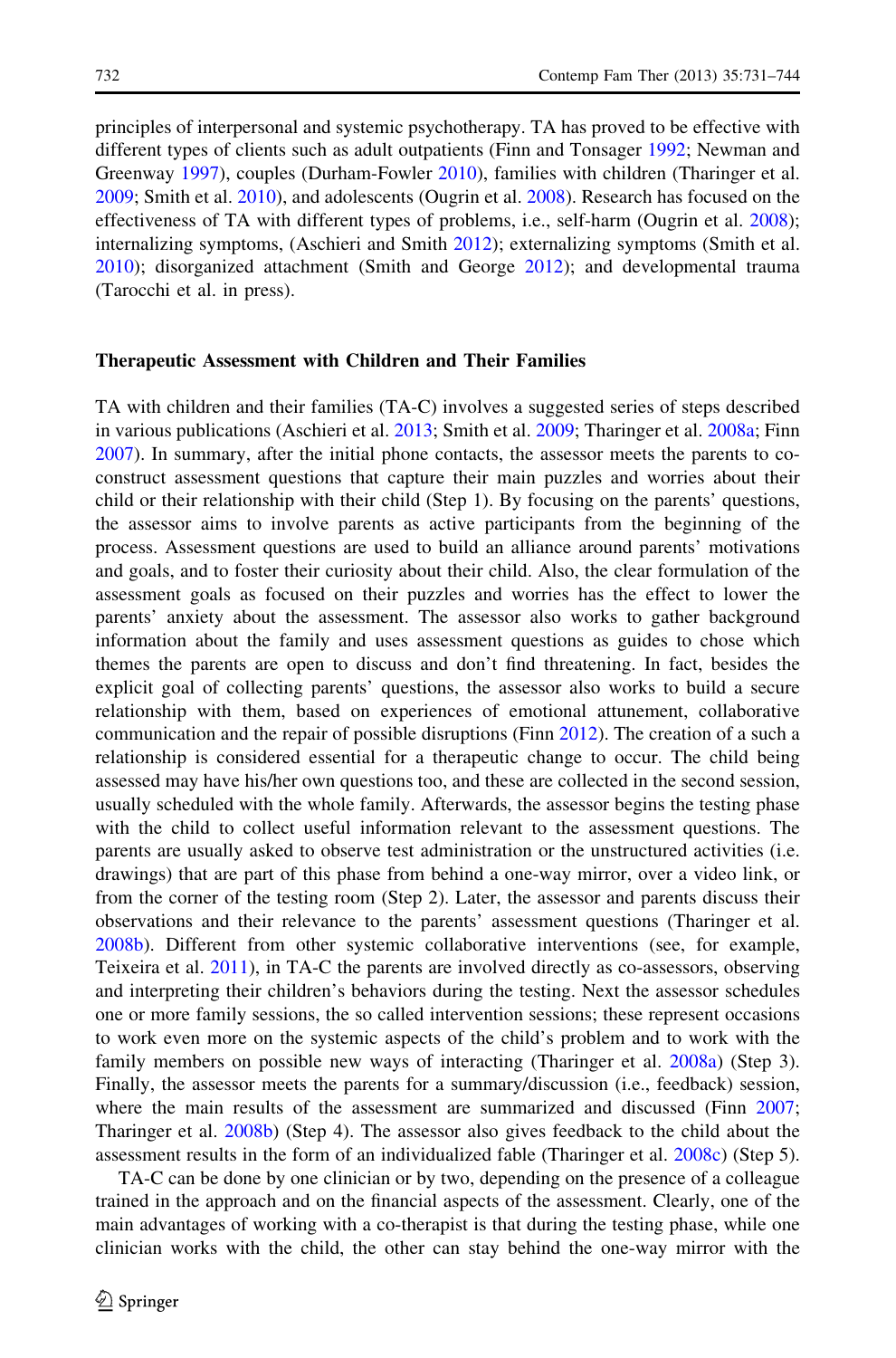parents. There, the second clinician can support the parents emotionally and begin commenting with them on what is happening in the assessment room with the child.

A recent review of the research on TA by Finn et al. [\(2012](#page-11-0)) revealed fewer empirical studies supporting TA-C than TA with adult clients. However, the results available so far are promising. An aggregate group study by Tharinger et al. [\(2009](#page-13-0)) assessed the overall effectiveness of the TA-C model with 14 families with preadolescent children referred for emotional and behavioral problems. The study showed that TA-C reduced symptoms in both parents and children, increased communication and positive emotions, and decreased negative emotions and conflicts within the family. Also, participants reported high engagement in the assessment and satisfaction with the services. Tharinger and Pilgrim ([2012\)](#page-13-0) studied the effect of giving feedback to children through an individualized fable at the end of a standard neuropsychological assessment. The addition of this single step of TA-C increased children's sense of learning about themselves, and children who received a fable rated their relationship with their assessor as more positive and the assessment process as more collaborative than did children in the control group (who also received a fable, but after the study was completed). Children who were given fables also perceived that their parents learned more about them because of the assessment. Also, the parents of the fable group reported a more positive relationship between their child and the assessor, a greater sense of collaboration, and higher satisfaction with the assessment compared to the control group. Smith et al. ([2009\)](#page-12-0), using a repeated measures single-case design, showed the effectiveness of TA-C with a family referred for their child's conduct problems. Last, using a replicated time-series design, Smith et al. ([2010\)](#page-12-0) found that TA-C promoted change in families at different points during the process, suggesting that different families are receptive to different aspects of the approach. The clients of this latter study repeatedly completed individualized rating scales to track symptomatic change during the treatment. Such scales are a powerful tool to evaluate the effectiveness of an intervention, to involve the clients in the research process, and to help clinicians evaluate their own practices effectively (Kruger [1999\)](#page-12-0). In addition to these empirical studies, a number of clinical reports on TA-C have been published that illustrate its application in schools (Tharinger et al. [2007](#page-13-0)), university clinics (Hamilton et al. [2009;](#page-12-0) Smith and Handler [2009\)](#page-12-0), private practice (Finn [2007;](#page-11-0) Handler [2006](#page-12-0)), and community clinics (Guerrero et al. [2011\)](#page-11-0).

The current paper illustrates the structure of TA-C and some of the therapeutic processes involved through the case of Clara and her family.

## Case Example: Clara and her Family<sup>1</sup>

### The Referral

Clara was a 4-year-old child referred to the European Center for Therapeutic Assessment together with her parents by her neuropsychiatrist. The reason for the referral concerned Clara's frequent rage outbursts, during which she screamed at the top of her lungs, threw herself on the ground, and cried uncontrollably.

The case was assigned to Francesca Fantini and Filippo Aschieri who contacted the neuropsychiatrist and collected the following background information. At 9 months of age Clara suddenly showed symptoms of a neurological illness, for which the diagnosis is still

 $<sup>1</sup>$  The clients' names and all potentially identifying information have been altered to disguise the clients'</sup> identity. Additionally, the clients provided explicit permission to write about their TA in de-identified form.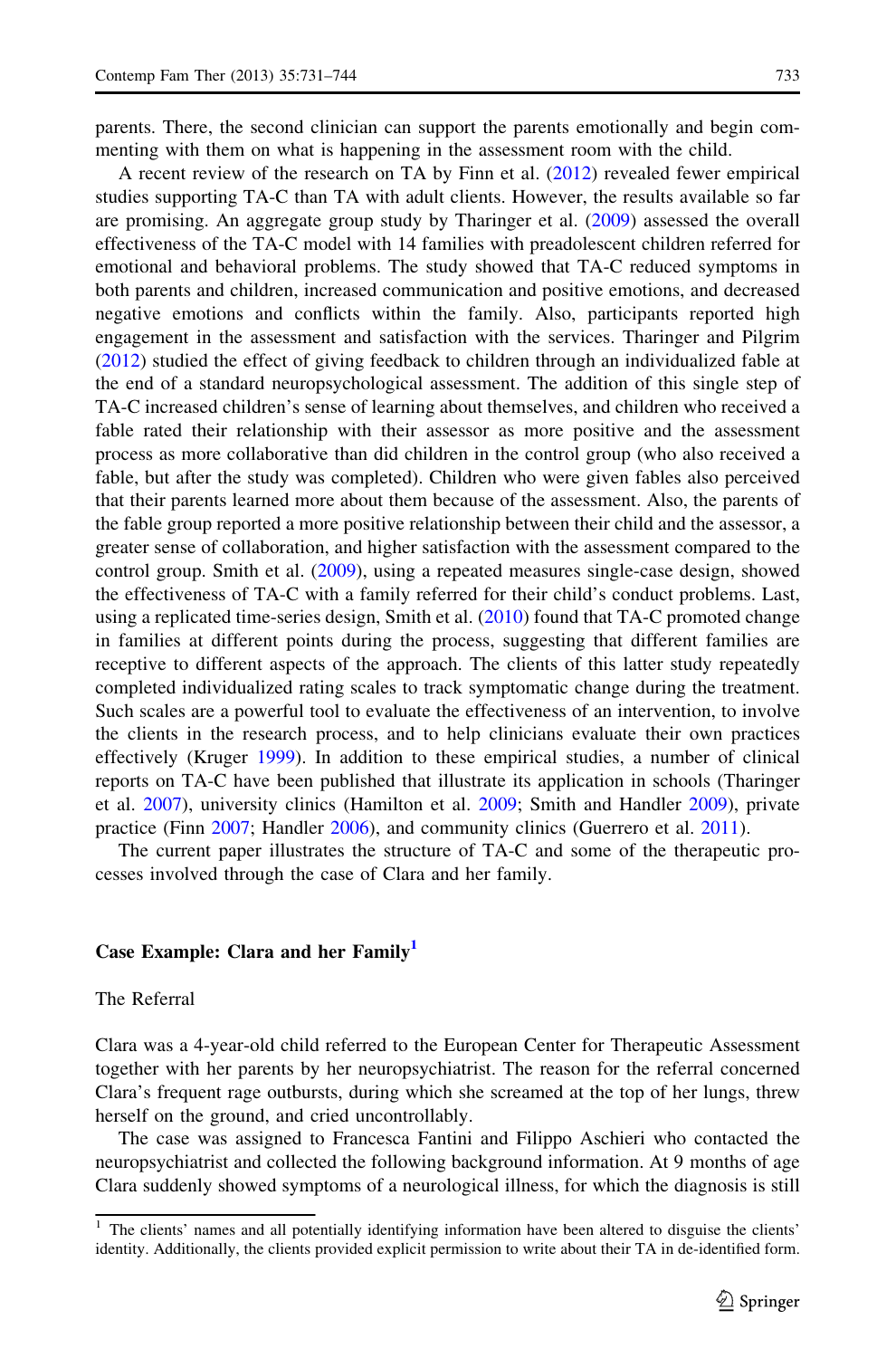unclear. Basically, the symptoms were very strong tremors all over her body that prevented Clara from controlling her movements and even from standing and walking. Clara was hospitalized and had to have several invasive medical tests. Through medications and physical therapy the child recovered a great deal, but she still had some tremors at the time of the assessment. A year before the assessment Clara began having anger outbursts, which didn't seem directly connected to the neurological problems.

Clara's parents, Maria and Jorge, came from El Salvador and were illegal immigrants in Italy for 7 years. When Clara got ill they had a great deal of difficulty accessing Italian public health services. After a while, they were eventually able to get a residence permit for the entire family because of Clara's illness. Both parents had previous partners in El Salvador and other children there, to whom they regularly sent money from Italy. In a meeting alone with the neuropsychiatrist, Maria hinted that she had a history of neglect and violent treatment as a child and had been beaten often by her former husband. The neuropsychiatrist found her reticent to tell more details about her past. Maria also intimated that Clara's father had been beaten and neglected as a child too.

After presenting the case to us, the neuropsychiatrist agreed that Clara's family might benefit from a TA, and we were able to offer this to them for free, due to their limited financial resources. Then the neuropsychiatrist gave Maria and Jorge our contact number, and they phoned to schedule the first appointment.

#### Step 1: Meeting with Clara's Parents

At the beginning of the first session, we oriented Maria and Jorge briefly to the Center. Filippo Aschieri had previously talked on the telephone with Maria giving her some information about the assessment, and we took more time to help both of them understand the main points of the informed consent they had to sign. After summarizing for them the content of the form and asking for questions, Maria and Jorge began to silently read it for several minutes, during which time their (and our) anxiety was clearly palpable in the room.<sup>2</sup> We then started to talk about why they where seeking help for Clara. Maria and Jorge were fairly fluent in Italian, although they made grammatical mistakes and sometimes used a few Spanish words in their speech. Nevertheless, it wasn't at all difficult to talk to them, and we could understand and communicate very well with each other.

Maria and Jorge posed the following questions to guide the assessment:

- 1. Why does Clara react so crazily and get angry?
- 2. Are these just tantrums or is it a psychological problem?
- 3. How can we help her to control herself better?

While collecting background information about these questions, we began to understand how distressed and puzzled both parents were about Clara's outbursts and how bad they felt about not being able to successfully manage them. While inquiring about the second question, we also began to notice an underlying conflict between them concerning the right way to deal with Clara: Jorge tended to see Clara's outbursts ''just as tantrums,'' and so he

<sup>&</sup>lt;sup>2</sup> In retrospect, we think that encouraging them to take time to read the informed consent before signing it was an important part of the process. In fact, it implicitly communicated them that they were in control of the assessment and that we were working with their permission (Falicov [1988](#page-11-0); Grimes and McElwain [2008\)](#page-11-0). Sensitivity to cultural and power-related issues is a prerequisite to working effectively with immigrant clients (Horst at al. [2012](#page-12-0)). This episode was particularly important given their previous experience (that we came to know about later) of being cheated by Italians in positions of authority (e.g., an attorney who took their money to help with a residence permit but didn't do what he was supposed to do).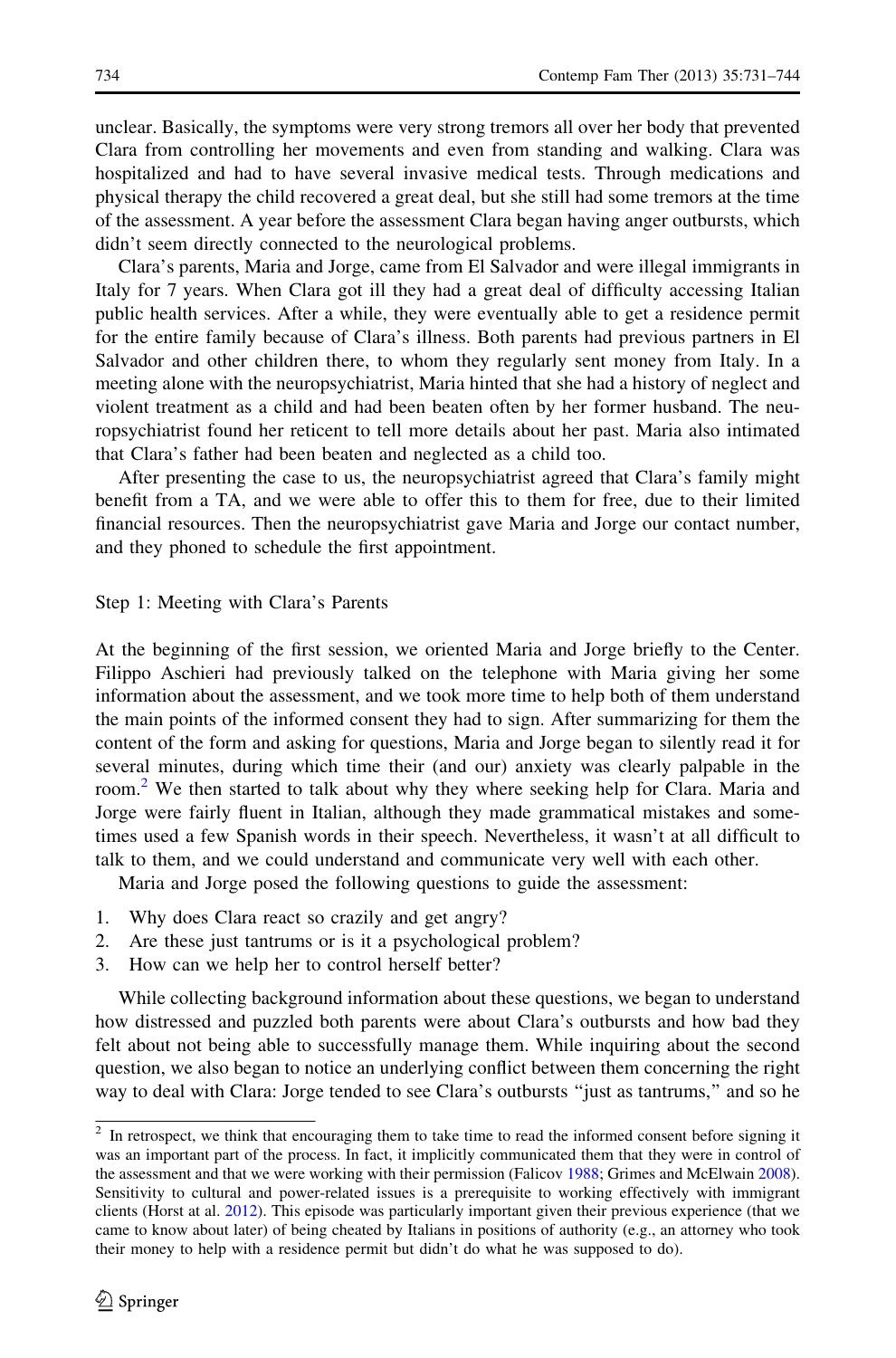often reacted by yelling at Clara and being very strict. This frequently led to escalations and big scenes where Clara threw herself on the ground crying very loud. He also accused Maria of generally being too permissive with the child. Maria instead was worried about Clara's having a serious psychological problem, and therefore she tended to be more permissive with her, especially when Clara was beginning to get angry. Maria also confronted Jorge about his authoritarian way of dealing with their daughter. Such conflicts have been addressed by classical family therapy authors in terms of family triangles and triangulations, and have been described from different vantage points. Bowen ([1978](#page-11-0)) considered the triangle as a natural feature of any human system, albeit possibly disadvantageous, whereas strategic and structural therapists, such as Haley [\(1959](#page-12-0)) and Minuchin et al. ([1978\)](#page-12-0), saw some forms of triangulation—especially triangles involving a parent/ child alliance against the other parent—as potentially pathogenic. Also, feminist therapists have described such triangles as gender-based roles (Goldner [1988;](#page-11-0) Hare-Mustin [1987\)](#page-12-0). In TA-C such disagreements are transformed into questions, which helps the couple ''contain'' the conflict and brings in curiosity. This tactic seemed to work well with Jorge and Maria, and they seemed noticeably calmer after we paid attention to and gave voice to their different points of view through the questions. TA-C also addresses such triangulations throughout the assessment, by attempting to find common ground between parents when constructing the new family narrative.

Toward the end of the session, before scheduling the following appointment, we asked Maria and Jorge if they had any further question about us or about the process of the assessment. At that point, Maria and Jorge seemed to be more at ease and Maria disclosed that this experience was new for them and she felt a little bit embarrassed. This was the exchange that followed:

- FF What do you find the most embarrassing?
- M everything… it's the first time we're talking about our problem with anybody, because we don't talk about this with our friends, it stays between us… and moreover we are immigrants, so, maybe, I don't know…
- FF Are you worried that we could misinterpret something because you're immigrants?
- J No… but maybe it's difficult to understand… maybe here there's a behavior and instead, in our country… if we were in Salvador Clara's behavior wouldn't matter for us, you know? …Because she could either get angry or not, but nobody would tell you how to take care of your child. Instead here sometimes it's uncomfortable. One time Clara was bad and Maria had to spank her and people were staring at us but …

Jorge then went on to recount many examples of their taking good care of Clara.

FF I absolutely don't think that you're not good parents because you're from a different country and maybe you have different customs… and I'd like to ask you, because it's true that we come from different cultures, that for us it would be very useful if you could teach us what's maybe normal for you and that maybe for us might seem unusual. So every time you think you see things differently because in El Salvador it's different, please stop and teach us because we need to learn this from you to be able to work together

After this exchange, Maria and Jorge began disclosing many experiences they had of being discriminated against by Italians, and we could talk about how difficult it was currently for them to trust other people. Jorge also began to talk about how previous life experiences in El Salvador had affected their ability to trust others, but Maria stopped him. She didn't want to talk about her past.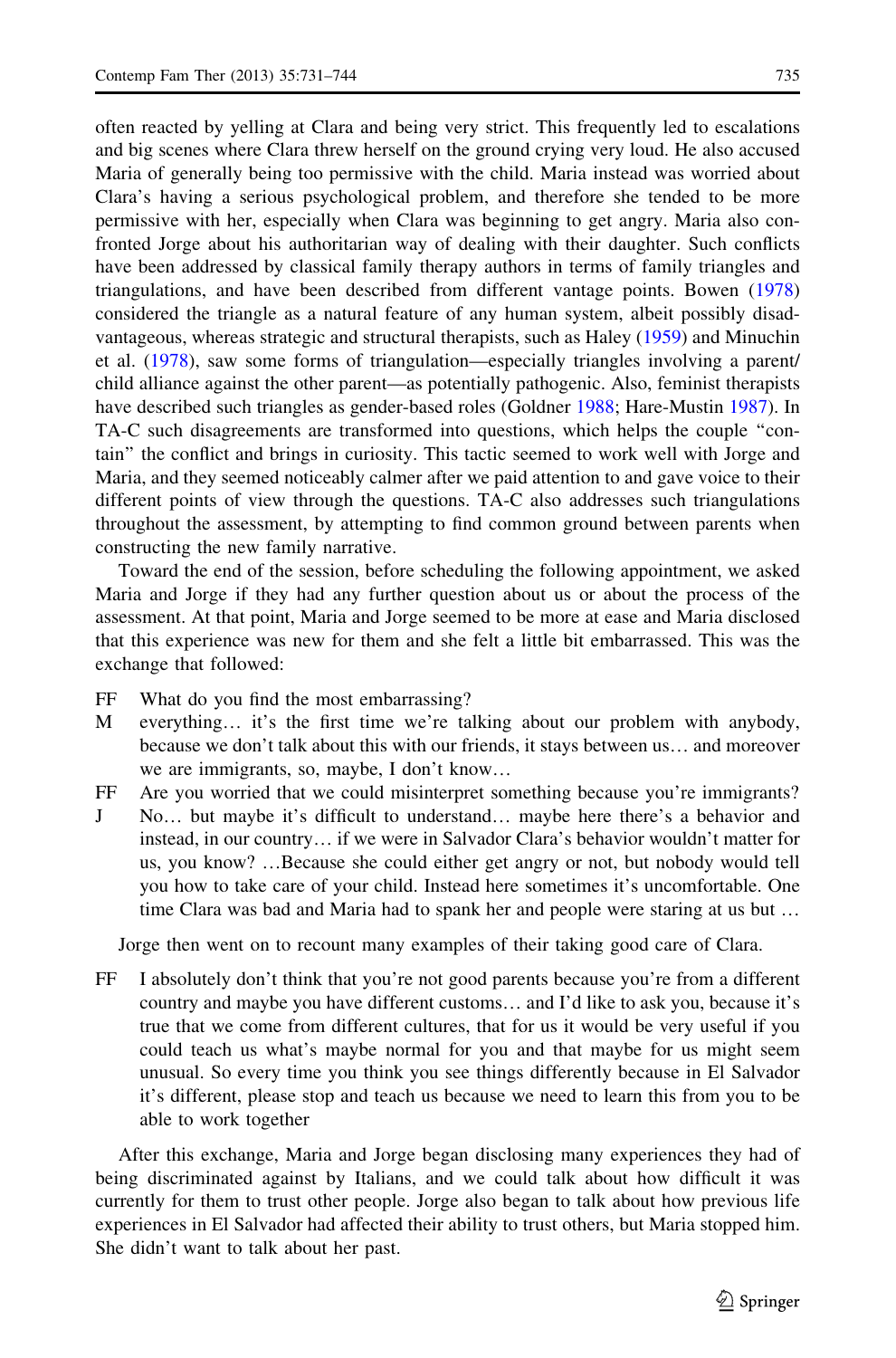This is what followed:

- M (Looking at her feet) Because we are not normal… we are surrounded by people who have nice families…
- J They are just lucky, it's not a matter of being normal [Maria looks down and begins to cry]
- FA This... look at me [leans to catch Maria's eye] I'd like to tell you that there's no...
- M Sorry. That's why I don't want to talk about my past, you know?
- FA Yes, and that's ok. And today, there's nothing we talked about that makes me think that you aren't normal, nothing
- M It's not a big deal, I'm like this, don't worry
- FA No, I'm worried, absolutely. It's very important that you take this in. I'm just seeing two people who are having a lot of difficulty keeping going in a very complicated situation, very difficult. This is what I saw today
- M Ok. (Seems calmer and raises her eyes.)
- J This is what I always say, we were just not as lucky as other people, that's all. That's why we protect our daughter. Maria and I surround her and don't let anybody get near her, you know? Maybe in the meantime we are doing something wrong and our child is expressing it, you know?
- FA Maybe, today we don't know. We'll see
- FF We'll talk about it

At that point, everyone's emotions seemed to be settled down and Jorge told us that before entering the Center, right in front of the door, they had talked about turning back and going home. He told us that Maria especially was worried that they would be misunderstood by us. Maria's last comment in the session was: ''One test passed.''

Step 2: Projective Drawings with Clara While Parents Observe Behind the One-Way Mirror

In the second session we initially met Clara and her parents together. She was a cute little girl who talked easily with us and very quickly agreed to stay alone in the room with Francesca Fantini. We explained to Clara that her parents would be watching from behind the one-way mirror and we showed her the room where they would stay. We played for a few minutes, testing the ''magic properties'' of the mirror and checking if her parents could see her waving at them. Then Clara and Francesca Fantini sat down, while Maria, Jorge and Filippo Aschieri took their places behind the mirror.

As is often done in TA with children, we began by asking Clara to draw. Francesca Fantini asked Clara to draw a person and she initially ignored the request and drew a sun. Afterwards she drew a red child and a blue child. When asked, Clara said they were both sad because their friends didn't want to play with them. Behind the mirror both parents were surprised and told Filippo Aschieri "It's the first time she has used the word sad in her life... we didn't even know she knew what it means." Other variously colored children were then added to the drawing and each one was sad. At a certain moment, Clara pointed her finger to each child saying, ''this is me, this is me, this is me.'' Afterwards Clara drew a scary monster that was threatening a baby in a castle. The monster had blood around its mouth, but she and Francesca Fantini worked together to draw a cage around the monster. Behind the mirror, Maria and Jorge associated the monster's blood with Clara's early hospitalization and said that since that time Clara was very scared of blood. By the end of the drawing Maria commented: ''I didn't think you could talk that much with a 4-year-old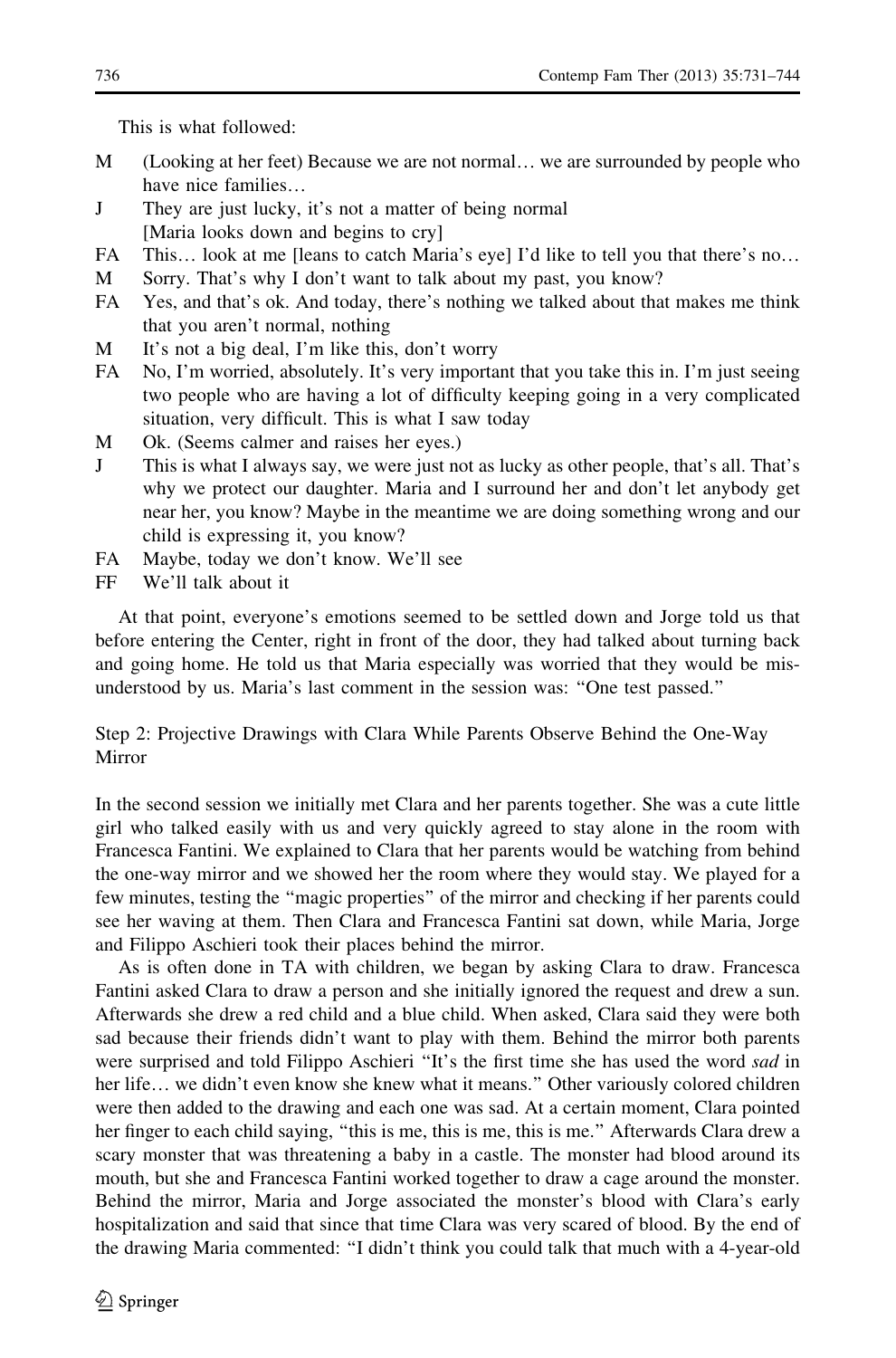child''. Clara's third drawing was of a dragon spitting fire at all the other animals and feeling good about it.

After the session with Clara we talked with Maria and Jorge about their observations. They were very surprised about Clara's being so focused on sadness in the first drawing; they didn't perceive her as a sad child at all. We began to discuss that, as for the dragon, she probably felt better when she was aggressive. We also began to discuss their associations to the blood Clara drew on the monster and her early experiences in the hospital. Maria and Jorge told many sad stories, for example that at one point Clara was in so much pain all over her body that they couldn't even touch her. We discussed how traumatizing that experience had been for Clara, and for them as well, and how such experiences have the power to sensitize children and make them less able to manage strong emotions.

Because of Clara's young age, we didn't have a wide choice of standardized tests to use. For this reason, and considering how well she expressed herself through her drawings, we decided to ask her to draw during the following session also. Something very important happened at the end of that session. When Francesca Fantini called Maria and Jorge into the room and Clara realized the session was ending, she became distressed and started to cry, complaining that she wanted to go on drawing. Maria seemed to freeze and whispered, ''She's going to blame me.'' Then, Francesca Fantini came back to the drawing table with Clara and began mirroring her sadness about the imminent separation, but was nonetheless gently firm about the session needing to end. She asked Clara to help her put the pencils back in the box and Clara slowly calmed down, put the pencils in the box and then went away with her parents. We hypothesized that Clara seemed particularly distressed about separations, but was able to quickly reorganize herself when her emotions were mirrored and contained. This was consistent with what Maria told us, that Clara got often angry at her when she brought her to school. It also seemed apparent that Maria and Jorge did not know how to mirror and contain Clara's emotions, and in fact were frightened by her anger, perhaps because of their traumatic pasts.

## Step 3: Family Intervention Session

As a result of the testing with Clara, the discussions with Maria and Jorge, and our observations, we made the following tentative case formulation:

- (a) Clara's sensitivity and her developmental needs were probably stirring up unresolved issues of her parents (i.e., sadness/depression, dependency needs and traumatic memories), and Clara's anger might help her parents feel more alive and distract them from their own depression and past trauma. By directing their energy towards caring for Clara and giving her everything they never had, Maria and Jorge could also manage their grief about their own deprived upbringings.
- (b) Some important developmental needs of Clara didn't seem to be met. She needed to be supported emotionally and helped to make sense of her emotions, and instead her sadness wasn't recognized and her frustration and anger, more on the surface, were responded to with explosive anger by her father or with freezing or overindulgence by her mother. Moreover, Clara's needed to live in an environment where limits were set without scaring her.
- (c) Clara's difficulties could be framed in the context of her being a medically traumatized child and her parents having traumatic backgrounds that kept them from responding in the best ways to her difficulties.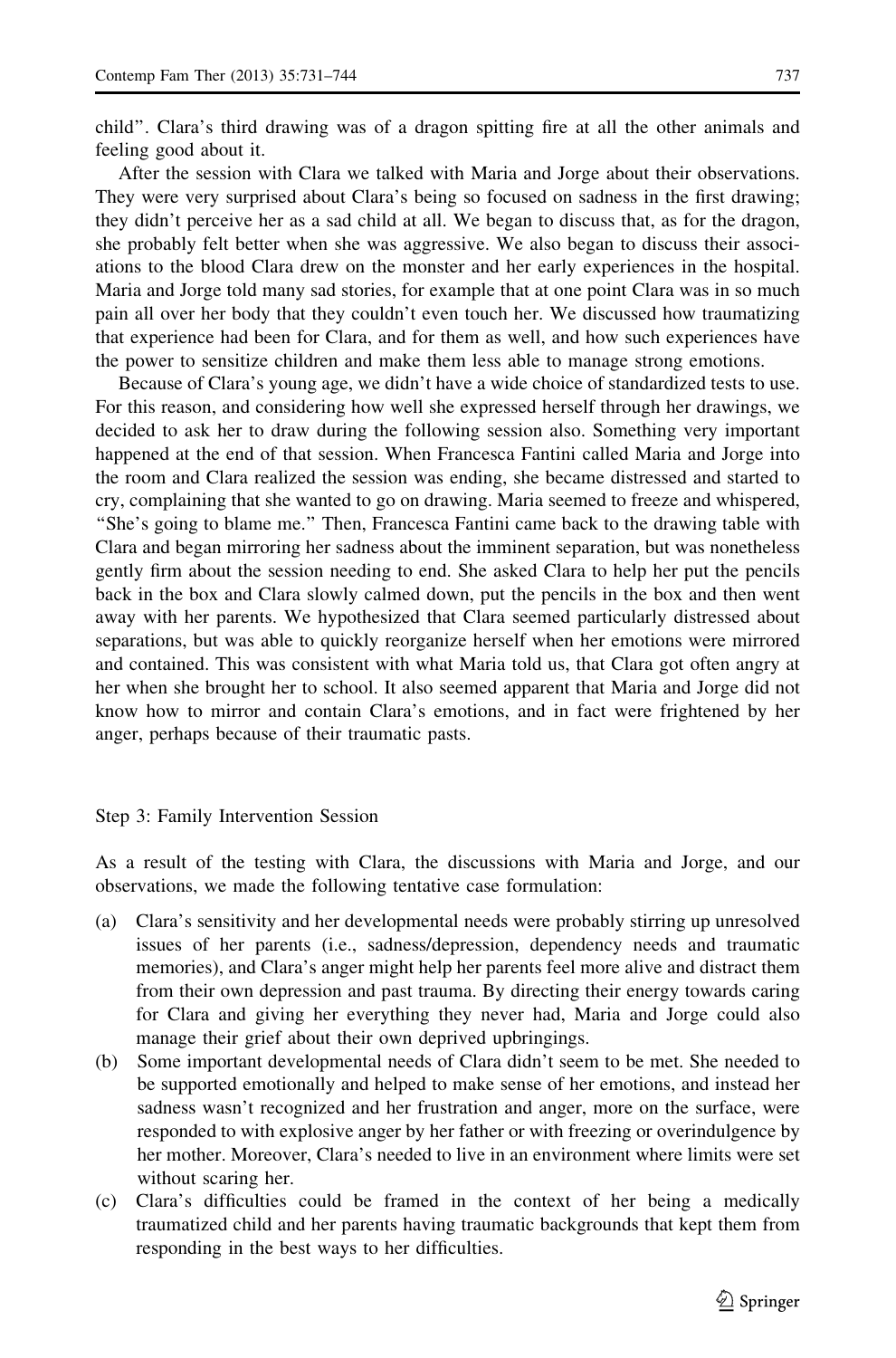(d) The split that existed between Jorge and Maria about the best way to handle Clara's tantrums represented their own difficulties integrating the firm and caring parts of themselves. They each tended to hold a single part of this dilemma and to become polarized. In fact, each had a part of the truth and they needed to balance their approaches both within and between themselves.

The main goal we had for the family intervention-session was to help Maria and Jorge focus on Clara's sadness and give an attuned and comforting response to it. Therefore, we planned to ask Clara to draw people again, and we hypothesized that they would be sad. We planned to involve Maria and Jorge in the drawing, helping them be attuned to Clara's emotions, much as they had seen Francesca Fantini doing in previous sessions.

However, when the family entered, Clara immediately said with a scared face, ''Yesterday I saw a monster.'' We asked her about the monster and then we asked her to draw it. The monster soon became a sad monster, then a sad father-monster, and afterwards was followed in the drawing by a mother and daughter. Clara said they were all sad. We tried to ask her more about them, but she wasn't able to say much more than that they were very sad and were crying. We then tried to involve Maria and Jorge in helping to give meaning to the sadness of the mother and the father in the drawing. Jorge said he didn't know the reason and he didn't talk much during the session. He did notice that listening to Clara talking about sadness made him feel sleepy. And Clara seemed very tired too. Maria told us that Clara was probably misunderstanding: ''She thinks we're sad, but we are worried because of our jobs'' and turned the conversation to their job worries. But at the end, Maria said that probably they had underestimated Clara, and that she was like a sponge absorbing what was happening in the family.

After this session we felt the need to have another meeting with the Maria and Jorge alone to process what happened during the intervention session and before moving to the summary/discussion session. During that meeting Maria and Jorge opened up, talking about their own sadness. Jorge often felt he was not a good husband and father, because he wasn't able to give Clara and Maria a wealthy life and couldn't afford to bring Maria's and his other children to Italy. When all the problems and worries became too heavy, he sometimes prayed to God to "take him away." Maria felt trapped, she didn't want to go back to El Salvador, because of the money she could earn in Italy and send to her children and because of Clara's medical treatments; but, she didn't like her life in Italy. She said she thought she had suffered for a long time with depression. We also discussed how both Jorge and Maria had become very skilled at dealing with their feelings of sadness alone and didn't yet know how to be supports for each other.

## Step 4: Summary/Discussion Session with the Parents

Maria and Jorge arrived at the summary discussion session visibly relaxed. We began by thanking them for all the work they did and the efforts they put in overcoming the initial shyness and embarrassment. We then moved to discussing the answers to their questions. We stressed once again the influence of the medical trauma on Clara's ability to deal with emotions and underlined that we didn't think Maria and Jorge were the cause of all of Clara's problems. Maria and Jorge told us how relieved they were to know this and how scared they were at the beginning of the assessment that we would judge them. We then discussed how Clara's sensitivity made her feel the tension in the family, the sadness and the worries of the parents, and how part of her distress was probably related to these factors. Clara's parents agreed that at that time they were too overwhelmed by daily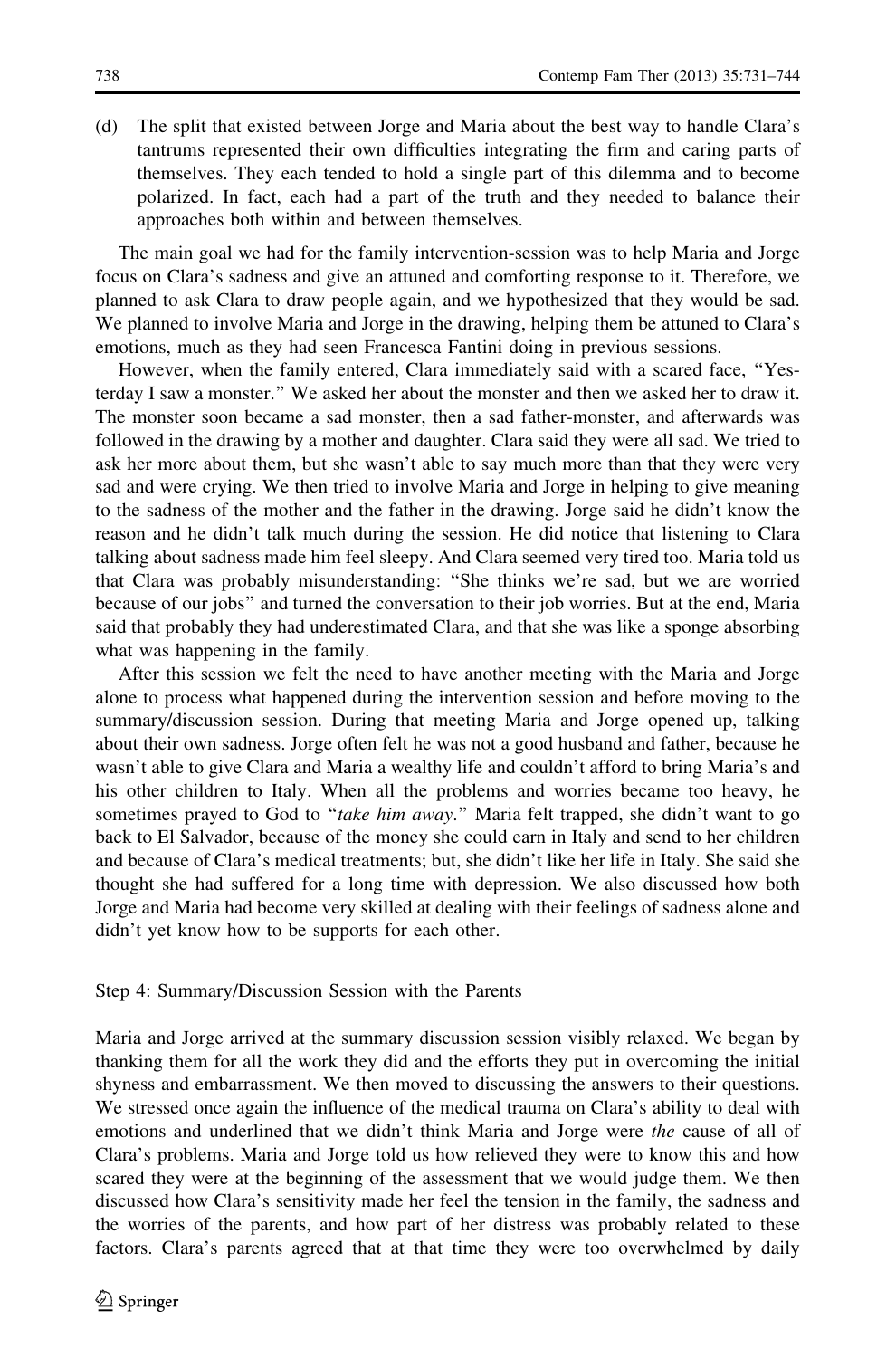stressors, too involved in the conflict over the management of her outbursts, and too distressed by their past traumas to hold and effectively contain Clara's needs. Among those needs, Clara particularly needed help in making sense of her emotions and the emotions she sensed in her parents. We also discussed how during the assessment, Clara's behavior and the climate in the family had changed, and Maria and Jorge described how they had come to see their daughter differently. Jorge was more available to listen and talk to Clara since he understood that her outbursts where not ''just tantrums.'' Maria was trying to be firmer with Clara; she admitted that previously (a) her desire to be a better mother to Clara than her own mother had been to her and (b) the tiredness she felt from managing the many problems in their lives sometimes led her to be inconsistent in setting limits. Finally, we discussed how important it was for Maria and Jorge as parents to learn how to share their own sadness with and support each other, and so we recommended more therapy sessions for them with and without Clara.

#### Step 5: Feedback to Clara

In the following session we met with the whole family to read Clara the fable we had written to give her feedback. The title of the fable was "**CARLA, THE LITTLE** DRAGON''. Here is an excerpt.

''One upon a time there was a little dragon named Carla who lived in a cave near a forest with her mom and dad […] Even though she was only 4 years old, she had had a very difficult life. When she was very little she got a very bad illness that made her tremble all over her body […] Her parents had a very difficult life too. They came from a far away land to find a better cave to live in […] but during the trip they had forgotten the words to speak about emotions and so they couldn't teach them to Carla when she was born. So, when Carla felt that something was wrong at home, when her dad was sad or her mom was worried, or when Carla felt bad, she was confused and didn't know the words to talk about this. Every time this happened, she felt something burning inside her and suddenly she began spitting fire out of control, burning things even when she didn't mean to […] Mom and dad were worried, they didn't know why Carla spit fire all the time. So they decided to speak to two wise owls that lived on a tree in the forest […] The two owls met Carla, asked her to draw while her parents watched her through a magic mirror […] Finally, the wise owls said to Carla: 'You are not a bad dragon. Little dragons learn to control their fire when they learn the words to talk about their feelings, but your parents couldn't teach you such words. They forgot them. That's why you can't control your fire. You and your parents have to go to a place where dragons are trained to speak about feelings […]'. That afternoon Clara and her parents came back to their cave, and Clara felt a little bit lighter and hopeful that she could also learn to control her fire. And what happened next?''

#### Case Development After the TA

A few weeks after the end of the TA we had the chance to speak to the neuropsychiatrist, who updated us about the fact that Maria and Jorge had decided to go back to El Salvador and marry each other. (They had been together for many years without marrying.) Then, several months later we scheduled a follow-up session with the family, but Maria was the only one to show up. She told us that things were much better with Clara, but that Maria and Jorge where having a lot of couple problems since they had gotten married and were thinking about separating. That session was followed by an individual session with Jorge who also appeared very distressed. Since then, we have started bi-weekly couples therapy.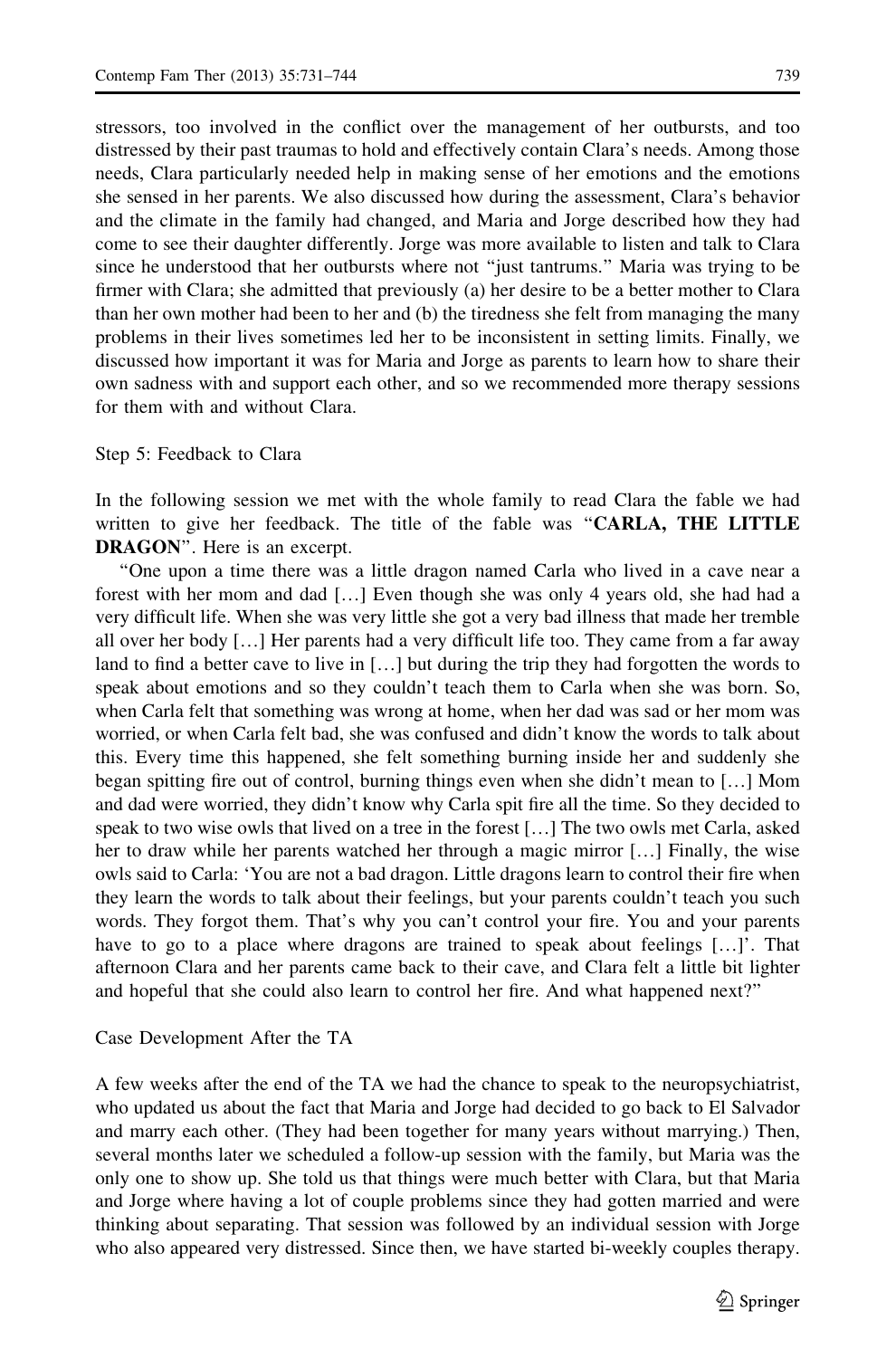Maria and Jorge still live together and are working hard to overcome their individual and couple struggles, related to tolerating intimacy and to dealing with their early traumatic experiences.

Therapeutic Processes in TA

Considering Clara's TA from a systemic perspective, it is possible to highlight the following therapeutic processes:

- 1. Establishing a safe attachment relationship with clients (Byng-Hall [1999\)](#page-11-0): collaborative communication, emotional attunement, and repair of disruptions are among the basic processes for the assessors to validate parents' sense of self-efficacy, to foster parents feeling like experts about themselves and their child, and to promote a secure attachment with assessors as a prerequisite for their self disclosure and therapeutic change.
- 2. Hypothesizing (Cecchin [1987](#page-11-0)): TA-C requires a recursive redefinition of systemic case-formulations according to the phase of the assessment and to the amount of information collected about the child/family struggles. The course of the assessment depends upon the case formulation, and the semi-structured format of the assessment aims to adapt the techniques to the current needs of the family system. Assessors share their hypotheses with clients (Bertrando and Arcelloni [2006\)](#page-11-0) but in doing so try to protect the family from the most emotionally overwhelming information contained therein. Such information, called Level 3 information in TA (Finn [2007](#page-11-0)), is discussed with specific emotionally supportive techniques so that it can be processed and used adaptively by the family. In Clara's family, the assessors' case conceptualization integrated progressively the social and psychological consequences of migration of the parents with Clara's depressive and sad feelings and finally with the post-traumatic aspects of her parents' functioning.
- 3. De-triangulating the identified patient (Fulmer et al. [1985](#page-11-0)): joining the parents' initial agenda, and focusing on their concerns for their child often allows parents to become less defensive. The more parents feel respected and engaged as valuable co-observers and co-assessors in defining the reasons for their child's problems, the more they can start considering their own role in shaping or sustaining them. Respecting the parents' initial agenda, and focusing on Clara's behavioral problems helped Maria and Jorge becoming more open. In this way they could begin considering their own role in Clara's problems. By the end of the assessment, Clara's parents had begun to realize how important it was for Clara that they address their own psychological and relational difficulties.
- 4. Co-editing a new narrative for the family (Manfrida [2008\)](#page-12-0): reflecting upon the child's behavior problem in a circular manner during the initial sessions, observing the child's behaviors while completing the testing or the other unstructured activities (i.e. drawings), and trying to connect this information with the initial assessment questions helps parents become engaged in observing and reflecting upon the narrative discrepancies in their story about their child's problems. The summary/discussion session, the feedback letter for the parents, and the fable for the child provide a new and coherent narrative for the family, in which both parents and child can find new understandings of their previous problems and act upon corrective scripts (Byng-Hall [1991](#page-11-0); Dallos [2006](#page-11-0)). In Clara's case, the initial family narrative included an incomprehensible ''bad'' child that tried to shame two powerless parents, who in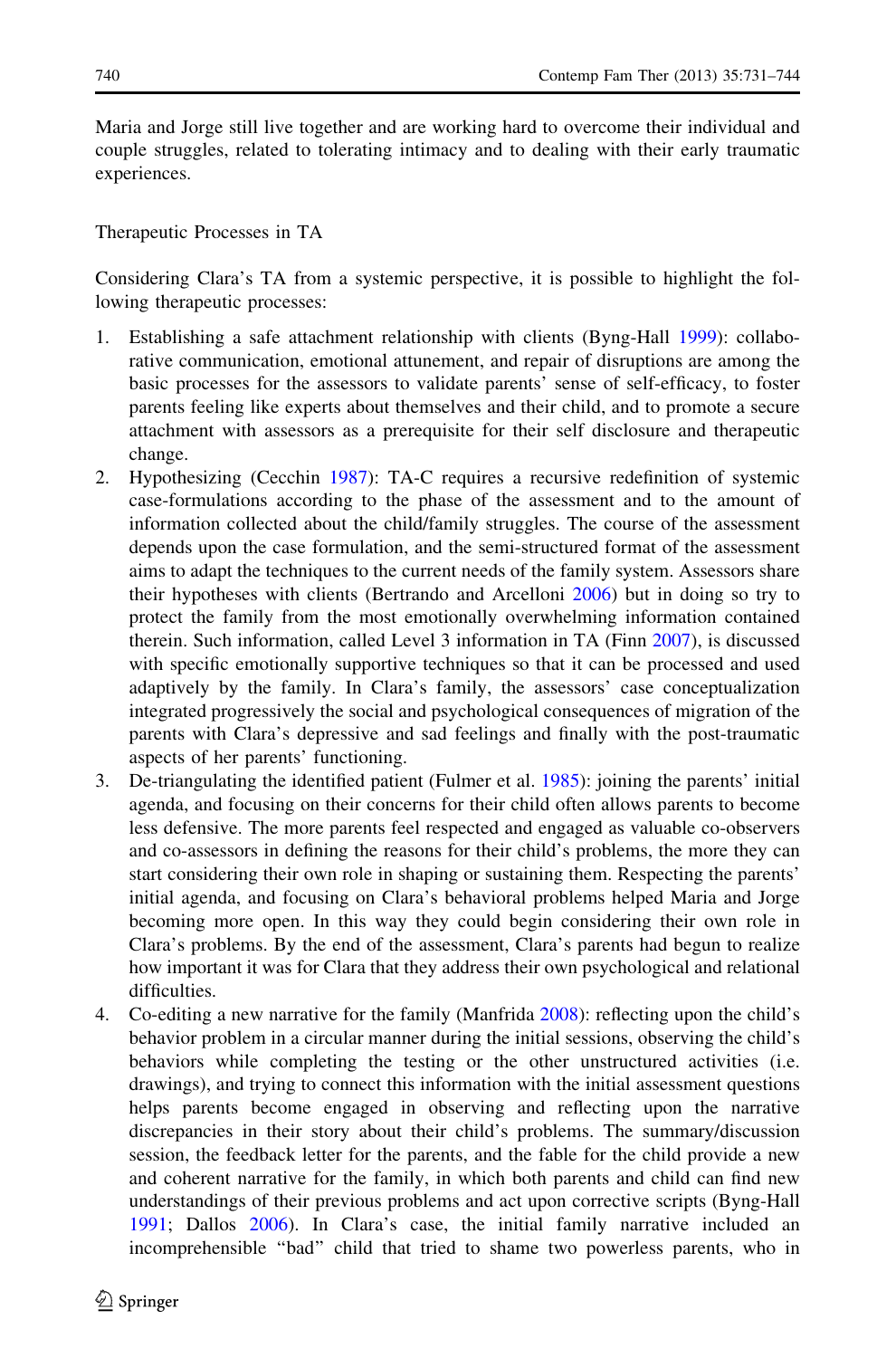turn felt as inadequate as they perceived their own parents had been with them. The new co-edited narrative included the influence of the parents' past traumas on Clara's troubles. Their depressive feelings and Clara's sensitivity were interacting, making it hard for the family to cope with daily stressors and demands. However, the new narrative highlighted also how different Maria and Jorge were compared to how their own parents. This helped them decrease shame and build a stronger sense of selfesteem and sense of agency. Also, before the assessment, the parents struggled to ask for help, as they felt ashamed about their problems. In the newly developed story, asking for help was framed as a positive experience, in as much the assessors actively counteracted shame and addressed the parents struggles, while also respecting the timing and pace of change and the cultural and contextual influences on asking for help (Mirecki and Chou [2012\)](#page-12-0).

### Conclusions

We believe this case history illustrates how the use of tools and methods typical of a psychological assessment within the context of TA-C can promote and foster new views and emotions in our clients' families, when framed into an attachment based, intersubjective framework. This happens, first, because the TA-C format establishes a positive therapeutic relationship, on the one hand emphasizing the scientific nature of tests and other psychological tools (Aschieri [2012,](#page-11-0) [2013\)](#page-11-0), and, on the other, creating a dialogical stance between assessors and family members (Bertrando [2007](#page-11-0)). This in turn enables family members to become active partners in the construction of different hypotheses about the presenting problems and the possibility of overcoming them. In this way, changes may happen both on the family structural and narrative level, as we have seen in this case.

TA-C shows us that in family therapy there is no instrument that should be proscribed from use for epistemological reasons. Psychological tests can become part of an active reflective process that involves both family members and assessors/therapists in the construction of new, hopefully better, meanings for family life. For this reason we believe that family therapists could effectively introduce in their practices the use of tests as structured occasions to open up a dialogue on relevant themes for the families they meet in therapy. Especially when working with families with children, tests represent means for children to express more easily their difficulties and struggles through images, stories and behaviors rather then by talking directly about them. Also, allowing parents to observe their children's testing is a powerful tool to increase parents' awareness of their children's difficulties and an occasion to develop more systemic and circular explanations for those problems.

This case illustration possesses limitations intrinsic to clinicians' reporting of their own practices. Research has showed therapists' tendency to overestimate their effectiveness with clients (Kruger [1999](#page-12-0)). We are aware that more empirical research on TA-C is needed to (a) evaluate its overall effectiveness with different kinds of clients, (b) provide data about how the various steps and therapeutic processes involved work, (c) compare the therapeutic processes implied in TA-C with well-established manualized family therapy approaches (Pote et al. [2003](#page-12-0)), and d) provide useful data to help clinicians in their everyday clinical work (Stratton [2007a,](#page-12-0) [b\)](#page-12-0). In this regard, the use of repeated measures single case studies or replicated single case studies (Smith [2012;](#page-12-0) Tarocchi et al. in press) seems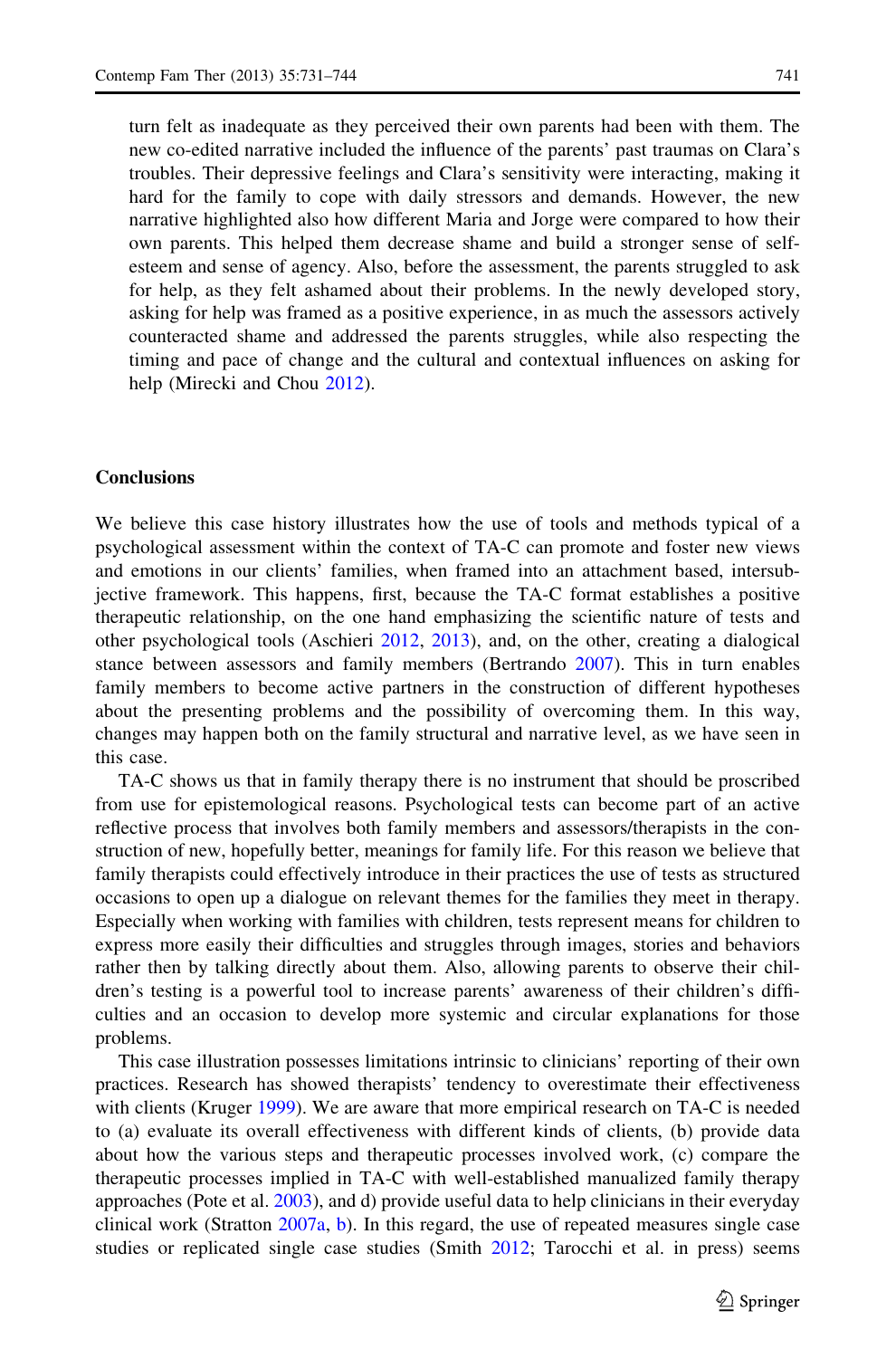<span id="page-11-0"></span>promising, as it allows clients to have an active voice in defining the quality of the therapy, while tracking moment-by-moment changes in the clients' symptoms.

## **References**

- Aschieri, F. (2012). Epistemological and ethical challenges in standardized testing and collaborative assessment. Journal of Humanistic Psychology, 52, 350–368. doi[:10.1177/0022167811422946.](http://dx.doi.org/10.1177/0022167811422946)
- Aschieri, F. (2013). The conjoint rorschach comprehensive system: Reliability and validity in clinical and non–clinical couples. Journal of Personality Assessment, 95, 46–53. doi:[10.1080/00223891.](http://dx.doi.org/10.1080/00223891.2012.717148) [2012.717148.](http://dx.doi.org/10.1080/00223891.2012.717148)
- Aschieri, F., Fantini, F., & Bertrando, P. (2013). Therapeutic assessment with children (TA-C): Psychological assessment as a family systems intervention. Australian and New Zeland Journal of Family Therapy, 33, 285–298. doi[:10.1017/aft.2012.37.](http://dx.doi.org/10.1017/aft.2012.37)
- Aschieri, F., & Smith, J. D. (2012). The effectiveness of therapeutic assessment with an adult client: A single–case study using a time–series design. Journal of Personality Assessment, 94, 1-11. doi: [10.1080/00223891.2011.627964](http://dx.doi.org/10.1080/00223891.2011.627964).
- Bertrando, P. (2007). The dialogical therapist. London: Karnac.
- Bertrando, P., & Arcelloni, T. (2006). Hypotheses and dialogues: Sharing hypotheses with clients. Journal of Family Therapy, 28, 370–387. doi:[10.1111/j.1467-6427.2006.00358.x.](http://dx.doi.org/10.1111/j.1467-6427.2006.00358.x)
- Bowen, M. (1978). Family therapy in clinical practice. New York: Aronson.
- Brown, E. C. (1972). Assessment from a humanistic perspective. Psychotherapy: Theory Research, & Practice, 9, 103–106. doi[:10.1037/h0086726.](http://dx.doi.org/10.1037/h0086726)
- Byng-Hall, J. (1991). The application of attachment theory to understanding and treatment in family therapy. In C. M. Parkes, J. Stevenson-Hinde, & P. Harris (Eds.), Attachment across the life cycle. New York: Routledge.
- Byng-Hall, J. (1999). Family and couple therapy: Toward greater security. In J. Cassidy & P. R. Shaver (Eds.), Handbook of attachment: Theory, research, and clinical applications (pp. 707–731). New York: Guilford Press.
- Cecchin, G. C. (1987). Hypothesizing, circularity, and neutrality revisited: An invitation to curiosity. Family Process, 26, 405–413. doi[:10.1111/j.1545-5300.1987.00405.x](http://dx.doi.org/10.1111/j.1545-5300.1987.00405.x).
- Dallos, R. (2006). Attachment narrative therapy. Maidenhead: OU Press/McGraw Hill.
- Durham-Fowler, J. (2010). Therapeutic assessment with couples. University of Texas: Unpublished Manuscript.
- Falicov, C. J. (1988). Learning to think culturally. In H. A. Liddle, D. C. Breunlin, & R. C. Schwartz (Eds.), Handbook of family therapy training and supervision (pp. 335–357). New York: Guilford Press.
- Finn, S. E. (2007). In our client' shoes: Theory and techniques of therapeutic assessment. Mahwah, NJ: Earlbaum.
- Finn, S. E. (2012). Implications of recent research in neurobiology for psychological assessment. Journal of Personality Assessment, 94(5), 440–449. doi:[10\(1080/00223891\),2012,700665.](http://dx.doi.org/10(1080/00223891),2012,700665)
- Finn, S. E., Handler, L., & Fischer, C. T. (2012). Collaborative-therapeutic assessment: a casebook and guide. New Jersey: Wiley.
- Finn, S. E., & Tonsager, S. E. (1992). Therapeutic effects of providing MMPI-2 test feedback to college students awaiting psychotherapy. Psychological Assessment, 4, 278–287. doi[:10.1037/1040-3590.4.](http://dx.doi.org/10.1037/1040-3590.4.3.278) [3.278.](http://dx.doi.org/10.1037/1040-3590.4.3.278)
- Finn, S. E., & Tonsager, M. E. (1997). Information-gathering and therapeutic models of assessment: Complementary paradigms. Psychological Assessment, 9, 374–385. doi:[10.1037/1040-3590.9.4.374](http://dx.doi.org/10.1037/1040-3590.9.4.374).
- Fulmer, R. H., Cohen, S., & Monaco, G. (1985). Using psychological assessment in structural family therapy. Journal of Learning Disabilities, 18, 145–150. doi[:10.1177/002221948501800308.](http://dx.doi.org/10.1177/002221948501800308)
- Goldner, V. (1988). Generation and gender: Normative and covert hierarchies. Family Process, 27, 17-31. doi[:10.1111/j.1545-5300.1988.00017.x.](http://dx.doi.org/10.1111/j.1545-5300.1988.00017.x)
- Grimes, M. E., & McElwain, A. D. (2008). Marriage and family therapy with low-income clients: Professional, ethical and clinical issues. Contemporary Family Therapy, 30, 220–232. doi:[10.1007/](http://dx.doi.org/10.1007/s10591-008-9071-5) [s10591-008-9071-5](http://dx.doi.org/10.1007/s10591-008-9071-5).
- Guerrero, B., Lipkind, J., & Rosenberg, A. (2011). Why did she put nail polish in my drink? Applying the Therapeutic Assessment model with an African American foster child in a community mental health setting. Journal of Personality Assessment, 93, 7–15. doi:[10.1080/00223891.2011.529002](http://dx.doi.org/10.1080/00223891.2011.529002).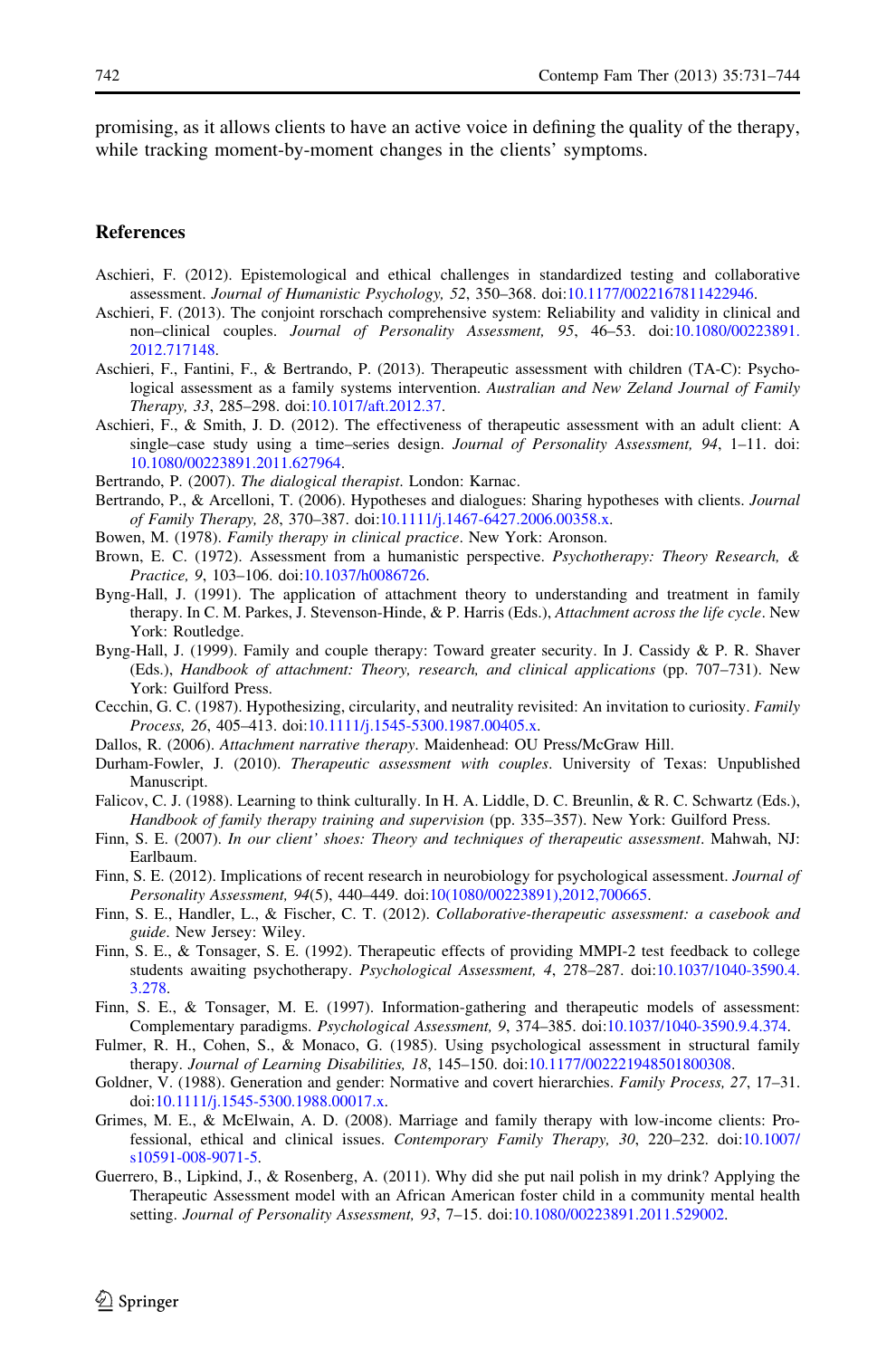- <span id="page-12-0"></span>Haley, J. (1959). The family of the schizophrenic: A model system. Journal of Nervous and Mental Disease, 129, 357–374. doi[:10.1097/00005053-195910000-00003.](http://dx.doi.org/10.1097/00005053-195910000-00003)
- Hamilton, A. M., Fowler, J. L., Hersh, B., Austin, C. A., Finn, S. E., Tharinger, D. J., et al. (2009). ''Why won't my parents help me?": Therapeutic assessment of a child and her family. Journal of Personality Assessment, 91(2), 108–120. doi[:10.1080/00223890802633995.](http://dx.doi.org/10.1080/00223890802633995)
- Handler, L. (2006). The use of therapeutic assessment with children and adolescents. In S. R. Smith & L. Handler (Eds.), The clinical assessment of children and adolescents: A practitioner's handbook. Mahwah, NJ: Erlbaum.
- Hare-Mustin, R. T. (1987). The problem of gender in family therapy theory. Family Process, 26, 15–28. doi: [10.1111/j.1545-5300.1987.00015.x](http://dx.doi.org/10.1111/j.1545-5300.1987.00015.x).
- Horst, K., Mendez, M., Culver-Turner, R., Amanor-Boadu, Y., Minner, B., Cook, J., et al. (2012). The importance of therapist/client ethnic/racial matching in couples treatment for domestic violence. Contemporary Family Therapy, 34, 57–71. doi:[10.1007/s10591-012-9174-x](http://dx.doi.org/10.1007/s10591-012-9174-x).
- Kaslow, F. W. (2000). Continued evolution of family therapy: the last twenty years. Contemporary Family Therapy, 22(4), 357–386. doi:[10.1023/A:1007840732591](http://dx.doi.org/10.1023/A:1007840732591).
- Kruger, J. (1999). Lake Wobegon be gone! The ''below-average effect'' and the egocentric nature of comparative ability judgments. Journal of Personality and Social Psychology, 77, 221–232. doi: [10.1037/0022-3514.77.2.221](http://dx.doi.org/10.1037/0022-3514.77.2.221).
- Manfrida, G. (2008). Al di là della banalità delle Storie [e degli interventi]: la comprensione della realtà in Psicoterapia Relazionale a indirizzo narrativo [Beyond trivial stories and interventions: The conception of reality in narrative –Relational psychotherapy]. Connessioni, 20, 131–144.
- Minuchin, S., Rosman, B. L., & Baker, L. (1978). Psychosomatic families: Anorexia nervosa in context. Cambridge, MA: Harvard University Press.
- Mirecki, R. M., & Chou, J. L. (2012). A multicultural application of attachment theory with immigrant families: Contextual and developmental adaptations. Contemporary Family Therapy. doi:[10.1007/](http://dx.doi.org/10.1007/s10591-012-9210-x) [s10591-012-9210-x](http://dx.doi.org/10.1007/s10591-012-9210-x) (Published on line 26 September 2012).
- Newman, M. L., & Greenway, P. (1997). Therapeutic effects of providing MMPI-2 test feedback to clients at a university counseling service. Psychological Assessment, 9, 122–131. doi[:10.1037/1040-](http://dx.doi.org/10.1037/1040-3590.9.2.122) [3590.9.2.122.](http://dx.doi.org/10.1037/1040-3590.9.2.122)
- Ougrin, D., Ng, A. V., & Low, J. (2008). Therapeutic assessment based on cognitive-analytic therapy for young people presenting with self-harm: Pilot study. Psychiatric Bulletin, 32, 423–426. doi: [10.1192/pb.bp.107.018473](http://dx.doi.org/10.1192/pb.bp.107.018473).
- Pote, H., Stratton, P., Cottrell, D., Shapiro, D., & Boston, P. (2003). Systemic family therapy can be manualized: Research process and findings. Journal of Family Therapy, 25, 236–262. doi:[10.1111/](http://dx.doi.org/10.1111/1467-6427.00247) [1467-6427.00247](http://dx.doi.org/10.1111/1467-6427.00247).
- Smith, J. D. (2012). Single-case experimental designs: A systematic review of published research and current standards. Psychological Methods, 17, 510–550. doi[:10.1037/a0029312.](http://dx.doi.org/10.1037/a0029312)
- Smith, J. D., & George, C. (2012). Therapeutic Assessment case study: Treatment of a woman diagnosed with metastatic cancer and attachment trauma. Journal of Personality Assessment, 94, 331-344. doi: [10.1080/00223891.2012.656860](http://dx.doi.org/10.1080/00223891.2012.656860).
- Smith, J. D., & Handler, L. (2009). ''Why do I get in trouble so much?'': A family therapeutic assessment case study. Journal of Personality Assessment, 91, 197–210. doi[:10.1080/00223890902794101.](http://dx.doi.org/10.1080/00223890902794101)
- Smith, J. D., Handler, L., & Nash, M. R. (2010). Therapeutic assessment for preadolescent boys with oppositional defiant disorder: A replicated single-case time-series design. Psychological Assessment, 22, 593–602. doi[:10.1037/a0019697.](http://dx.doi.org/10.1037/a0019697)
- Smith, J. D., Wolf, N. J., Handler, L., & Nash, M. R. (2009). Testing the effectiveness of family therapeutic assessment: A case-study using a times-series analysis. Journal of Personality Assessment, 91, 518–536. doi:[10.1080/00223890903228331](http://dx.doi.org/10.1080/00223890903228331).
- Stratton, P. (2007a). Enhancing family therapy's relationships with research. Australian and New Zealand Journal of Family Therapy, 28, 177–184. doi:[10.1375/anft.28.4.177](http://dx.doi.org/10.1375/anft.28.4.177).
- Stratton, P. (2007b). Formulating research questions that are relevant to psychotherapy. Mental Health and Learning Disabilities Research and Practice, 4, 83–97. doi[:10.5920/mhldrp.2007.4283.](http://dx.doi.org/10.5920/mhldrp.2007.4283)
- Tarocchi, A., Aschieri, F., Fantini, F., & Smith, J. D. (in press). Therapeutic assessment of complex trauma: A single-case time-series study. Clinical Case Studies.
- Teixeira de Melo, A., & Alarcao, M. (2011). Integrated family assessment and intervention model: A collaborative approach to support multi-challenged families. Contemporary Family Therapy, 33(4), 400–416. doi:[10.1007/s10591-011-9168-0](http://dx.doi.org/10.1007/s10591-011-9168-0).
- Tharinger, D. J., Finn, S. E., Austin, C. A., Gentry, L. B., Bailey, K. E., Parton, V. T., et al. (2008a). Family sessions as part of child psychological assessment: Goals, techniques, and clinical utility. Journal of Personality Assessment, 90, 547–558. doi[:10.1080/00223890802388400](http://dx.doi.org/10.1080/00223890802388400).